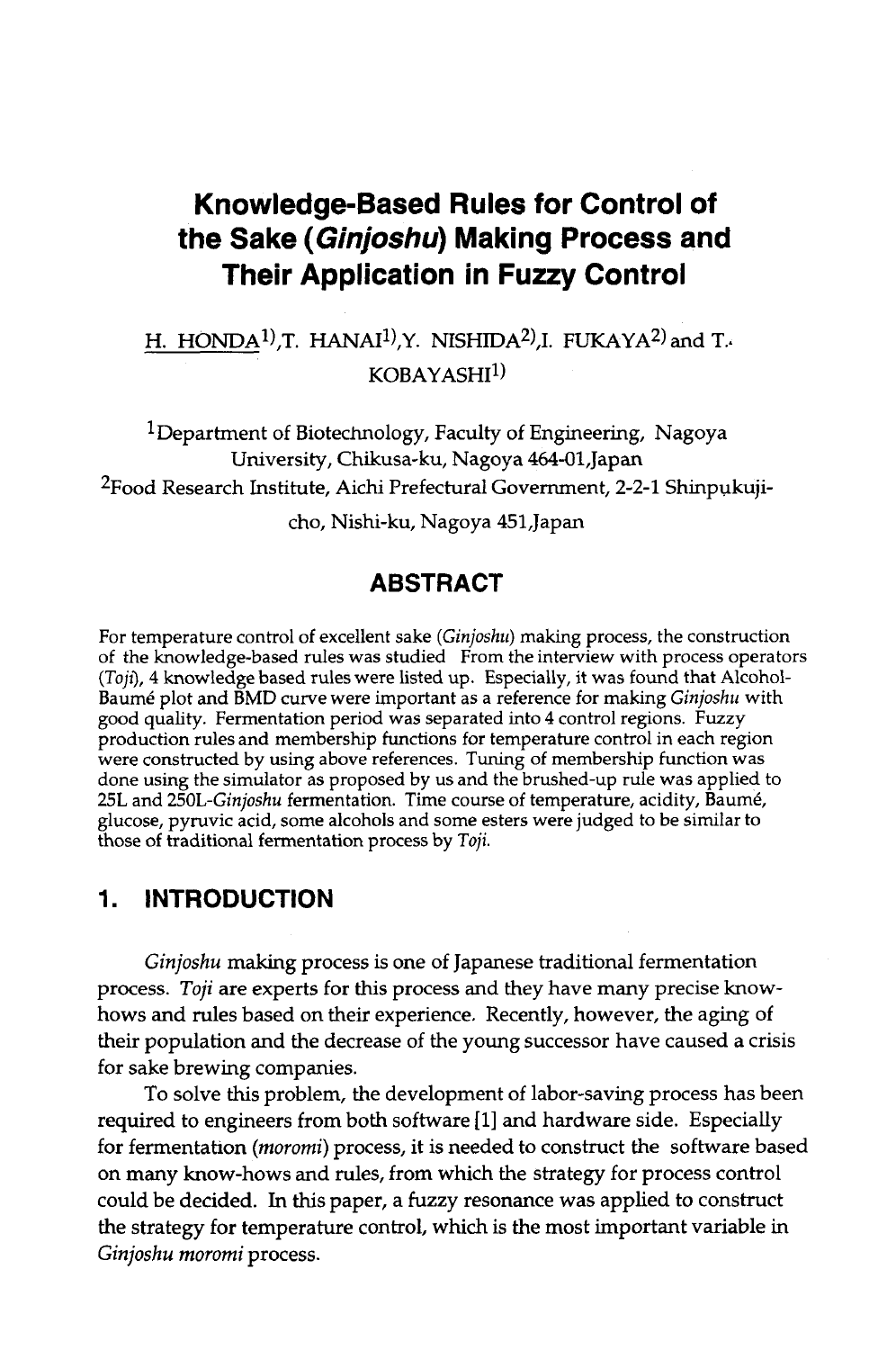# **2. MATERIALS AND METHODS**

58 data sets of time course of *Ginjoshu* brewed between from the year 1989 to 1991 in Aichi prefecture in Japan was used for data analysis. The data sets consist of temperature, Baumé, and alcohol concentration which were collected everyday. Baumé is a technical term used in sake making process, which corresponds to a specific gravity of fermentation broth, *moromi.*  Software of fuzzy control was programed by N88-Basic language using a personal computer (PC-9801 RA2; NEC Co.Ltd.,Tokyo).

For the experimental fermentation, *Saccharomyces cerevisiae* FIA-2 was used as a microorganism. As a raw material, 10 kg of steamed rice and 15L of water were used for 25L fermentation.

# **3. RESULTS AND DISCUSSION**

### **3.1 ANALYSIS OF FERMENTATION DATA**

Figure I shows time courses of temperature, Baumé and alcohol concentration of 58 *rnororni*  fermentations. Temperature distribution was narrow in the early period and became wider in the later period. This means that the degree of temperature decreasing at later period was changed widely in each of batch processes depending on the initial condition or the fermentation state such as the rate of alcohol fermentation and saccharization. Average temperature of the first day was  $6.1^{\circ}$ C. The highest temperature was attained after the 10th day and its average was about 9.8°C. The day corresponded to the day that the foam on the broth disappeared (the *bouzu* day), after that temperature had been lowered slowly until about 5 °C.

Figure 2 shows time course of difference in temperature  $(\Delta T)$ between the day and the previous



**Fig. 1 Profiles of fermentation parameters;**  temperature (a), Baumé (b) and alcohol **concentration (c), in** 58 *ginjyo moromi*  **fermentations.**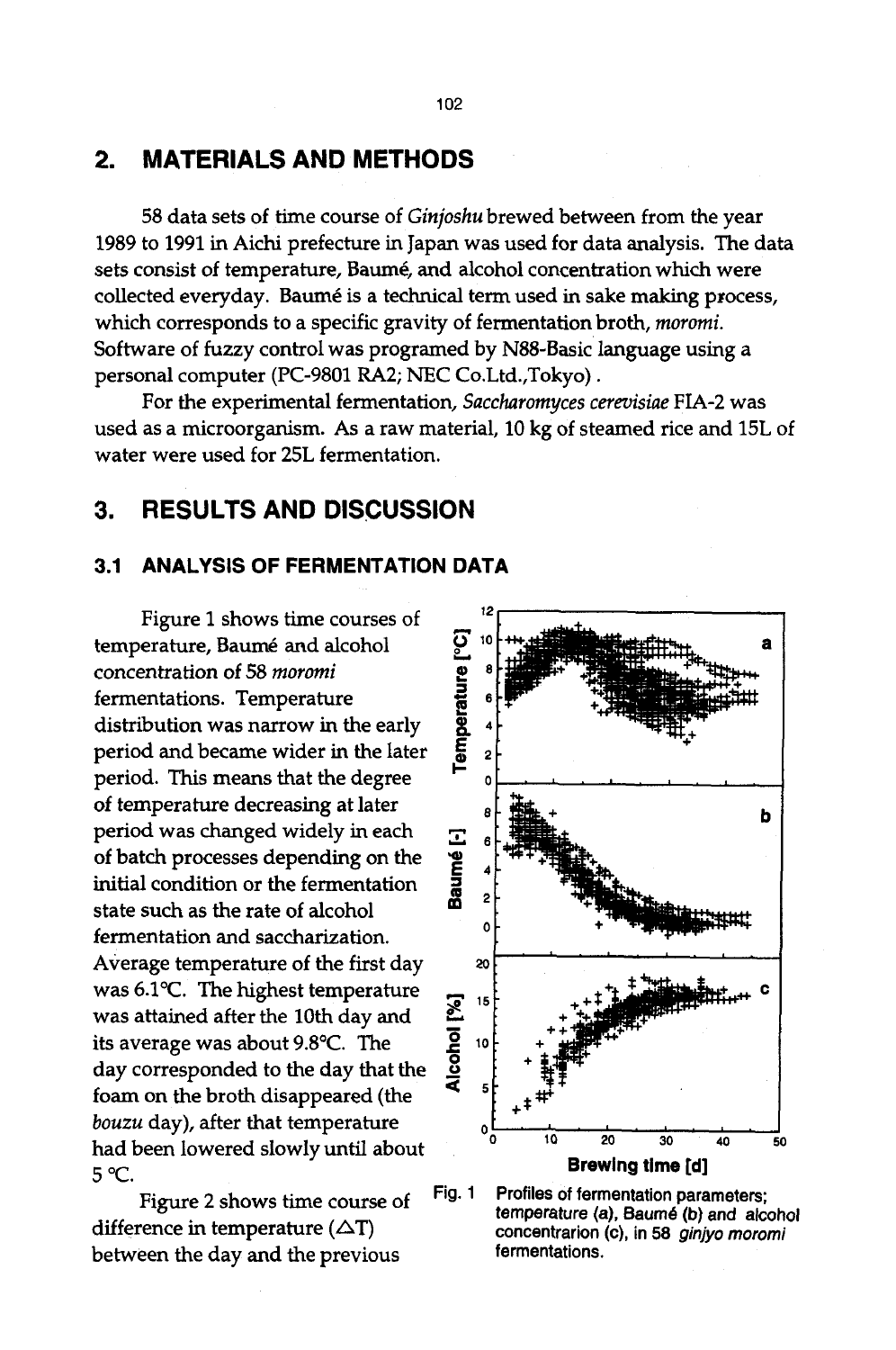day. From Fig.2, it was found that temperature was controlled as ~" <sup>o</sup> follows; only raised from the first day to the *bouzu* day, only lowered from about the *bouzu* day to the 22nd day and both raised and lowered from about the 22nd day to the last day. It was also found that the *bouzu*  day was the day that alcohol concentration was over 10.5% and Baurn6 was under 3.5 and the 22nd day was almost equal to the day that Baum6 become under 2.0.

# **3.2** *KNOW-HOWS FROM TOJI[2]*  **AND KNOWLEDGE-BASED RULES STRATEGY FOR TEMPERATURE CONTROL [3]**

From the interview with *Toji,*  the following knowledge-based rules for making *Ginjoshu* with good quality were listed. 1) *Moromi*  fermentation should be finished at about 30day. 2) Keeping low temperature at end of *rnoromi* is important. 3) Temperature should be controlled based on straight line of Alcohol-Baumé plot after 9th day, and 4) based on straight line of BMD (Baum6 Multiplied Day)-Day plot in the later period. In order to confirm the third and forth rules, we analyzed 58 data sets. As shown in Figure 3, it was found that the average data of A-B and BMD-D plot could be put on a straight line. Based on these rules and results from Fig. 2, we constructed the knowledgebased rules for temperature control.



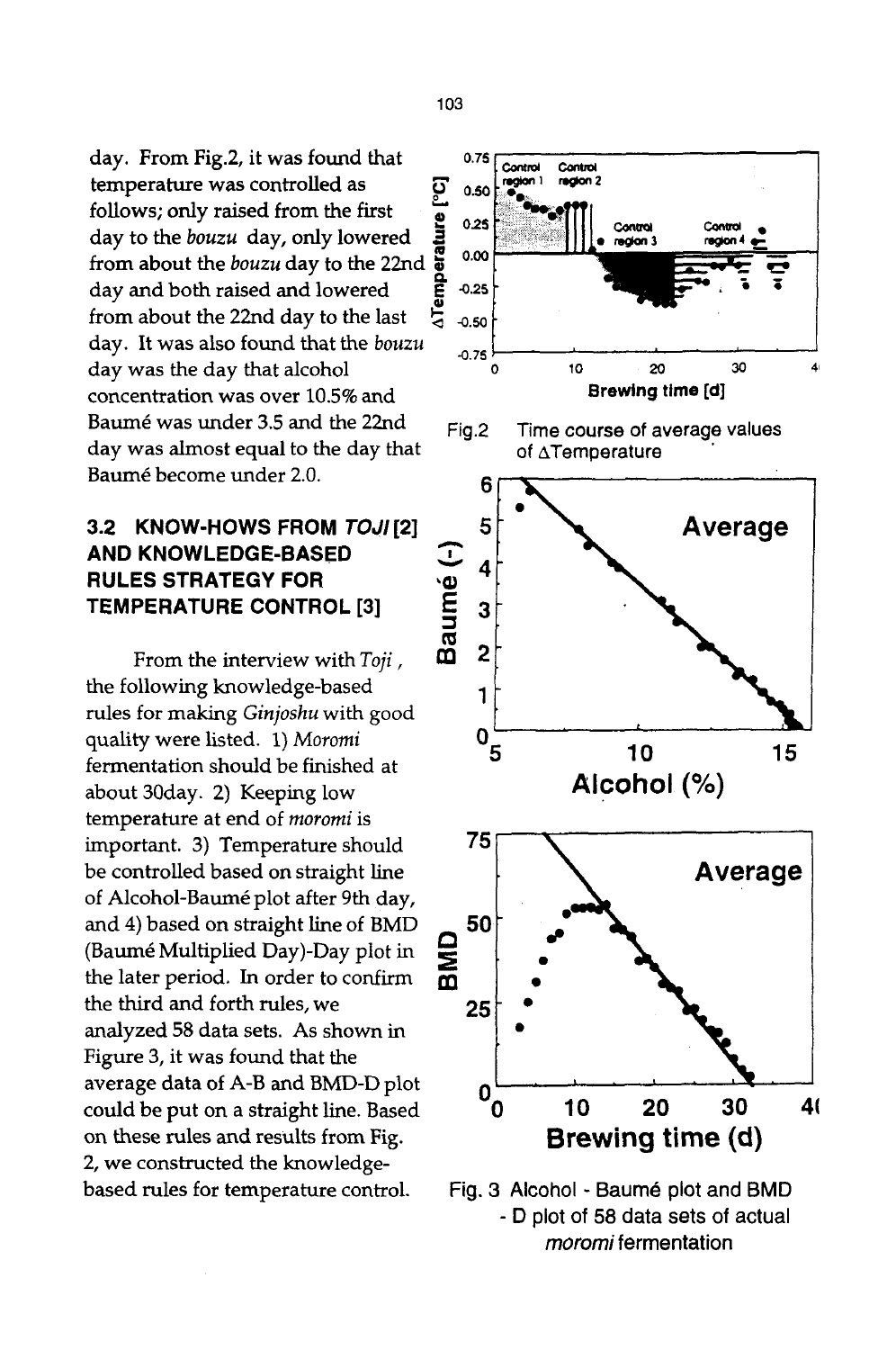Set point of temperature of next day was determined by the following equation.

(Temperature of the  $n+1$  st day) = (Temperature of the n th  $day$  +  $\triangle$ T

 $\Delta T$  was decided by the following rules based on the knowledge of *Toji*. In the first period (control region  $1$  : from the first day to the 9th day), temperature is simply raised  $0.4^{\circ}$ C day by day, since fermentation broth has no fluidity and measuring values aren't reliable as process data. initial temperature is set at  $6^{\circ}$ C. In the second period (control region 2 : from the 10th day to the *bouzu* day), temperature is only raised in order that A-B plot adjusts to that of average values.  $\Delta T$  was decided from fuzzy rules. In the third period (control region 3 : from the *bouzu* day to the day that Baumé is over 2.0), also using fuzzy control, temperature is only lowered so that A-B plot follows a straight line. In the last period (control region 4 : from the day that Baumé is under 2.0 to the last day), using fuzzy control, both increasing and decreasing of temperature is controlled so that BMD value decreased linearly. These knowledge-based rules are summarized in Table 1.

| rable r control ottatogy and reference. |                         |                                              |                                      |  |  |  |  |
|-----------------------------------------|-------------------------|----------------------------------------------|--------------------------------------|--|--|--|--|
|                                         | period                  | operation of temperature                     | reference                            |  |  |  |  |
| Control region                          | 1-9dav                  | simply increasing (0.4°C/d)                  |                                      |  |  |  |  |
| Control region                          | 10day-Bouzu             | increasing by Fuzzy control                  | straight line on<br>A-B plot         |  |  |  |  |
| Control region                          | Bouzu-Baumé over<br>2.0 | decreasing by Fuzzy<br>control               | straight line on<br>A-B plot         |  |  |  |  |
| Control region                          | Baumé under 2.0         | increasing or decreasing by<br>Fuzzy control | straight line on<br><b>BMD curve</b> |  |  |  |  |

**Table 1 Control strategy and reference.** 

### **3.3 ACTUAL STRATEGY FOR TEMPERATURE CONTROL**

Control strategy by using A-B plot was described in Fig. 4. If temperature in the tank is increased, the decrease of Baumé is promoted. As a result, lower value of Baumé will be obtained at the next day. In the other words,  $\Delta T$ , which is an output from fuzzy resonance, should become positive, if the data of a certain day is plotted on the upper side of reference.

Figure 5 shows the control strategy by using BMD-D plot. In the region 4, BMD reference was drawn according to the data in the region 3. If the cross point of the reference with X-axis is out of the range between 29 to 33 day, the reference is redrawn as it is into this range.  $\triangle T$  is basically controlled as the same as the strategy in Fig. 4. Out put,  $\Delta T$ , is positive, if the data of a certain day is plotted on the upper side of reference. Membership function and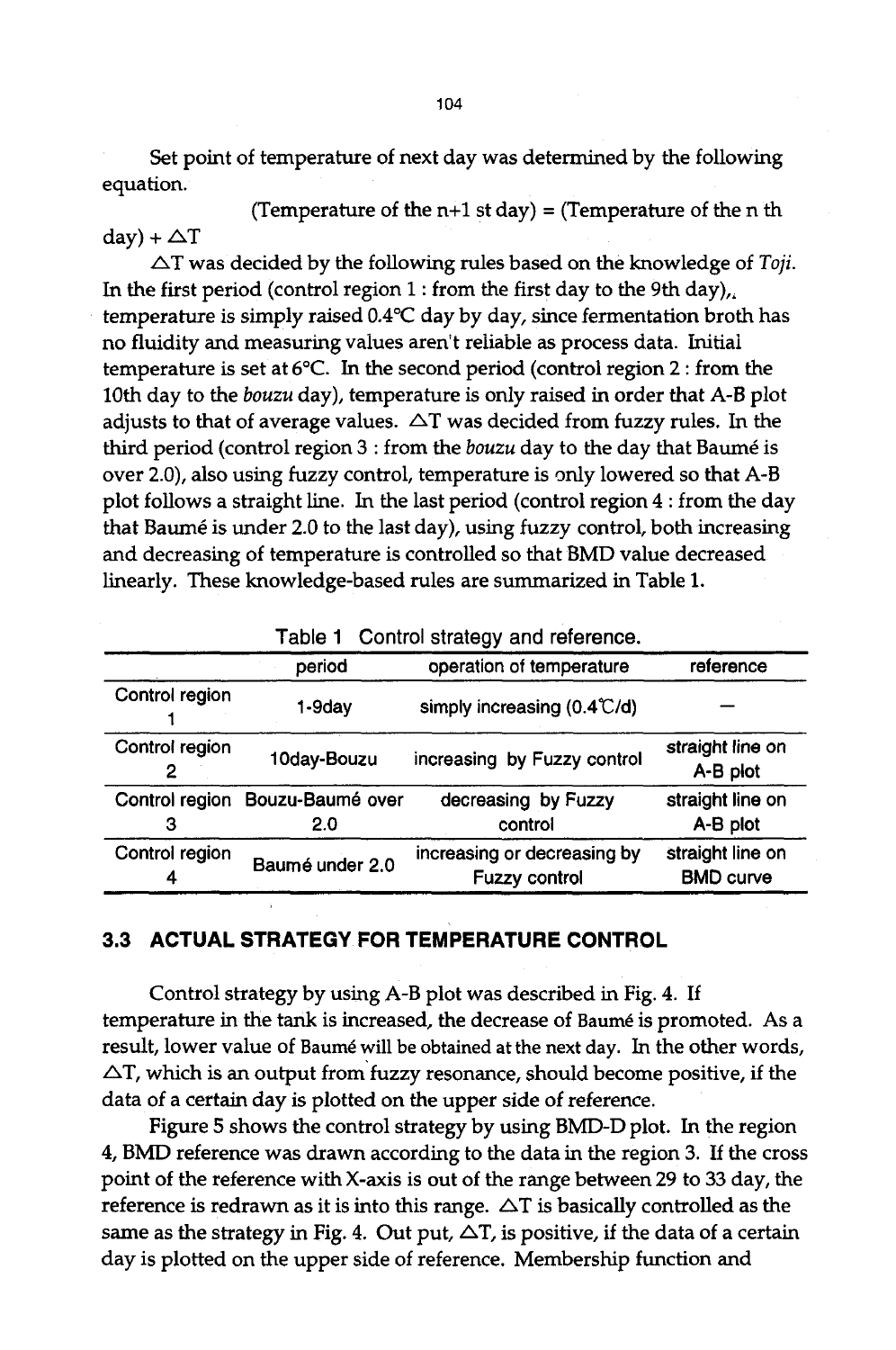production rules of the region 2 and 3 and region 4 were described in Figs. 6 and 7, respectively. Production rules were constructed by using the ratio of length and  $\triangle$ degree in Fig. 6 and temperature and  $\triangle$ BMD in Fig. 7.



Fig. 4 Control strategy for *Ginjo moromifermentation* on A - B plot

In the region 2, all of production rules are zero or positive, since temperature in this region should be increased; if the ratio of length is big and  $\triangle$ degree is big, then the production rule is positive big. On the other hand, in the region 3, all of production rules are zero or negative, since temperature in this region should be decreased; if the ratio of length is small and  $\triangle$ degree is small, then the production rule is negative big. In the region 4, there are negative, zero and positive of the Fig.5 production rule. If the  $\triangle$ BMD is big and temperature is small, then the production rule is positive small in order to increase temperature slightly.



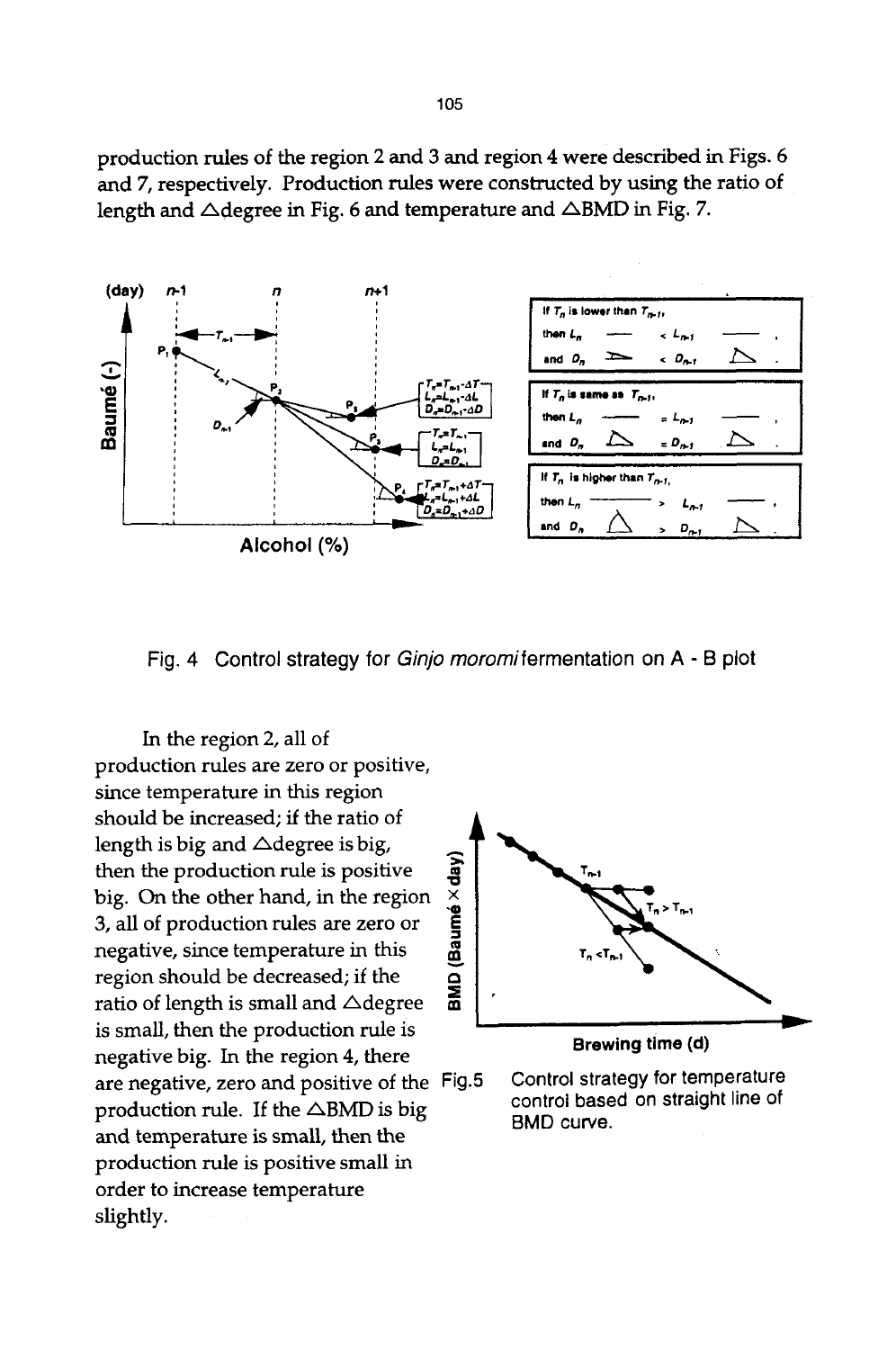

|        |              | ratio of length |        |     |  |  |
|--------|--------------|-----------------|--------|-----|--|--|
|        |              | Small           | Medium | Big |  |  |
|        | <b>Small</b> | 蠢               | ZE     | PS  |  |  |
|        | Medium       | ZĒ              | ze     | PM  |  |  |
| ā<br>۰ | Blg          | PS              | PM     | PB  |  |  |

#### **Production rules for control region**

|        |        |           | ratio of length |     |
|--------|--------|-----------|-----------------|-----|
|        |        | Small     | Medkum          | Big |
|        | Small  | NB        | NM              | N3  |
| Degree | Medium | <b>NM</b> | 22              | ZE  |
| a      | Błg    | NS.       | ŻE              | ZE  |

**PS: positive big<br>PS: positive small** 

PM: positive medium<br>ZE: zero

NM: negative

**NS: negative small** medium<br>NB: negative big.



**Membership functions for outputs** 



#### Fig. 6 Production rules and membership functions for control region 2 and 3

|        |              |                 | A BMD  |     |
|--------|--------------|-----------------|--------|-----|
|        |              | <b>Small</b>    | Medium | Blg |
|        | <b>Small</b> | <b>NS</b>       | ZE     | PS  |
| į      | Medium       | NM <sub>3</sub> | NS.    | ZE  |
| Temper | 8kg          | NB              | NM     | NS  |

PB: positive big<br>PS: positive small

PM: positive medium **ZE: zlro NM:** negatlve

**NS: negative small** medium **NB:** negative big



**Fig. 7 Production rules and membership functions for control region 4**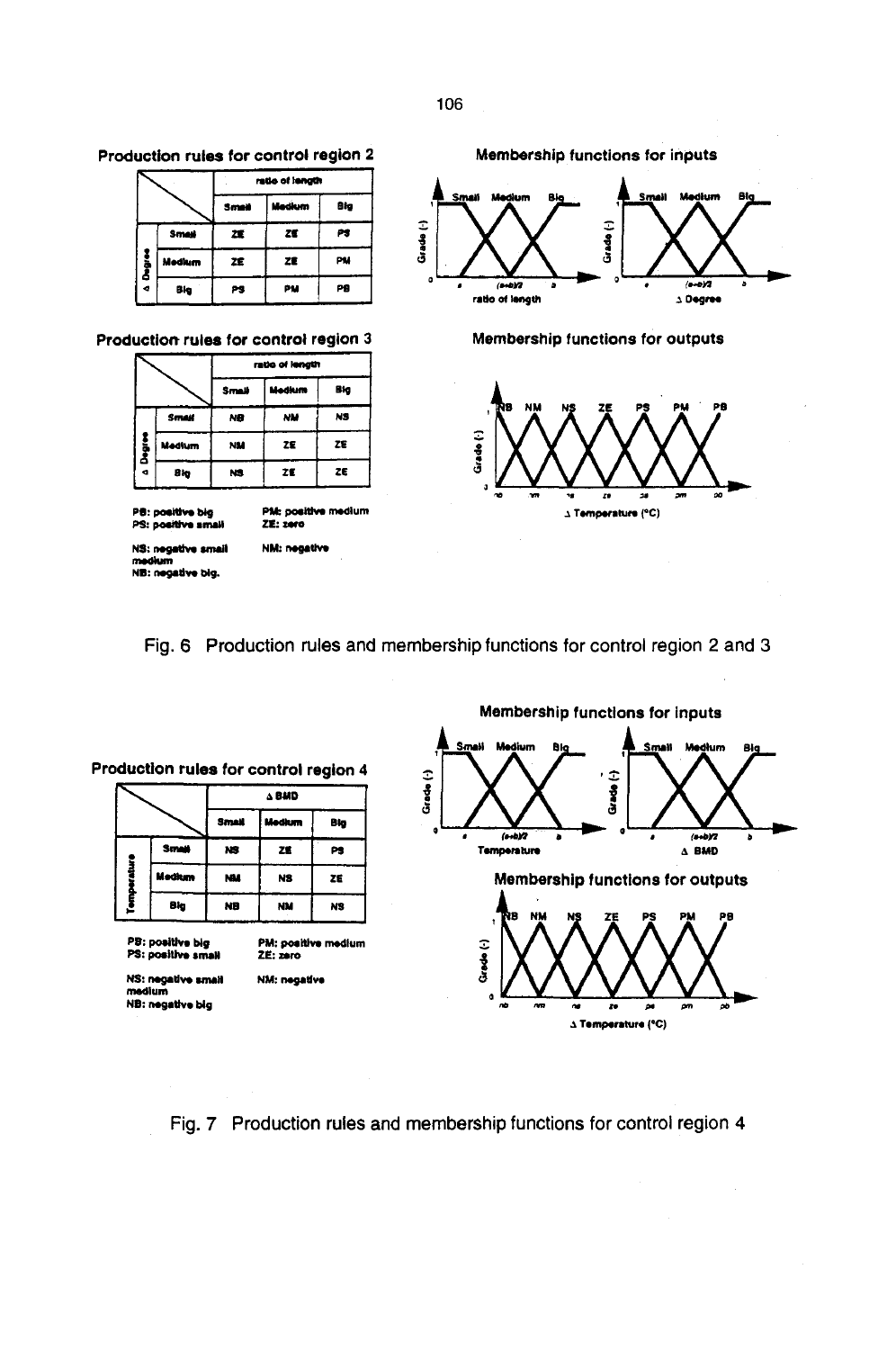Some parameters were tuned by the calculation using the simulator. This simulator was constructed by us based on the relationship between the integrated temperature and the alcohol concentrations or Baumé (formulation was not shown). Some parameters of membership function determined by the calculation are listed in Table 2.

|                                  |                    |                    |        |        |     | a      |     | b   |  |
|----------------------------------|--------------------|--------------------|--------|--------|-----|--------|-----|-----|--|
|                                  |                    | ratio of length    |        |        |     | 0.5    |     | 1.5 |  |
| Control region 2                 | $\triangle$ degree |                    |        |        |     | - 15   |     | 15  |  |
|                                  |                    | ratio of length    |        |        |     | 0.5    |     | 1.5 |  |
| Control region 3                 |                    | $\triangle$ degree |        |        |     | -15    | 15  |     |  |
| Control region 4                 | $\triangle$ BMD    |                    |        |        |     | $-2.0$ |     | 2.0 |  |
|                                  |                    | temperature        |        |        |     | 5.0    |     | 8.0 |  |
|                                  |                    |                    |        |        |     |        |     |     |  |
| nb<br>nm<br>ze<br>ps<br>ns<br>pm |                    |                    |        |        |     |        | pb  |     |  |
|                                  | Region 2           |                    |        |        | 0.0 | 0.1    | 0.2 | 0.3 |  |
| $\triangle$ Temperature          | Region 3           | $-0.3$             | $-0.2$ | $-0.1$ | 0.0 |        |     |     |  |
|                                  | Region 4           | $-0.7$             | $-0.5$ | $-0.2$ | 0.0 | 0.2    |     |     |  |

Table 2 Parameters of membership functions

## **3.4 TUNING OF THE FUZZY RULES**

The suitability of fuzzy rules was confirmed from the simulation under various initial conditions, in which various 9 days-Baum6 values (maximum Baum6 value) were used. Results are described in Table 3. The calculated results were coincided well with the actual experimental data.

| actual fermentation |                   |                            |       |        |        |      |        |  |  |
|---------------------|-------------------|----------------------------|-------|--------|--------|------|--------|--|--|
| Brewing time (day)  |                   |                            |       |        |        |      |        |  |  |
|                     |                   | 10<br>15<br>31<br>20<br>25 |       |        |        |      |        |  |  |
|                     | Calculation       | 9.3                        | 9.5   | 7.6    | 5.9    | 5.5  | 5.4    |  |  |
| Temperature (C)     | Measurement       | 9.3                        | 9.3   | 7.5    | 6.1    | 5.2  | 5.2    |  |  |
|                     | Difference        | 0.0                        | 0.2   | 0.1    | $-0.2$ | 0.2  | 0.2    |  |  |
|                     | Calculation       | 5.3                        | 3.2   | 1.6    | 0.8    | 0.2  | 0.0    |  |  |
| Baumé (-)           | Measurement       | 5.3                        | 3.1   | 1.7    | 0.9    | 0.2  | 0.1    |  |  |
|                     | <b>Difference</b> | 0.0                        | 0.1   | $-0.1$ | - 0.1  | 0.0  | $-0.1$ |  |  |
|                     | Calculation       | 6.5                        | 10.4  | 12.8   | 14.3   | 15.5 | 15.6   |  |  |
| Alcohol (%)         | Measurement       | 5.8                        | 10.7  | 12.9   | 14.3   | 15.3 | 15.3   |  |  |
|                     | <b>Difference</b> | 0.7                        | - 0.3 | - 0.1  | 0.0    | 0.2  | 0.3    |  |  |

Table 3 Comparison of the calculated values with the average values of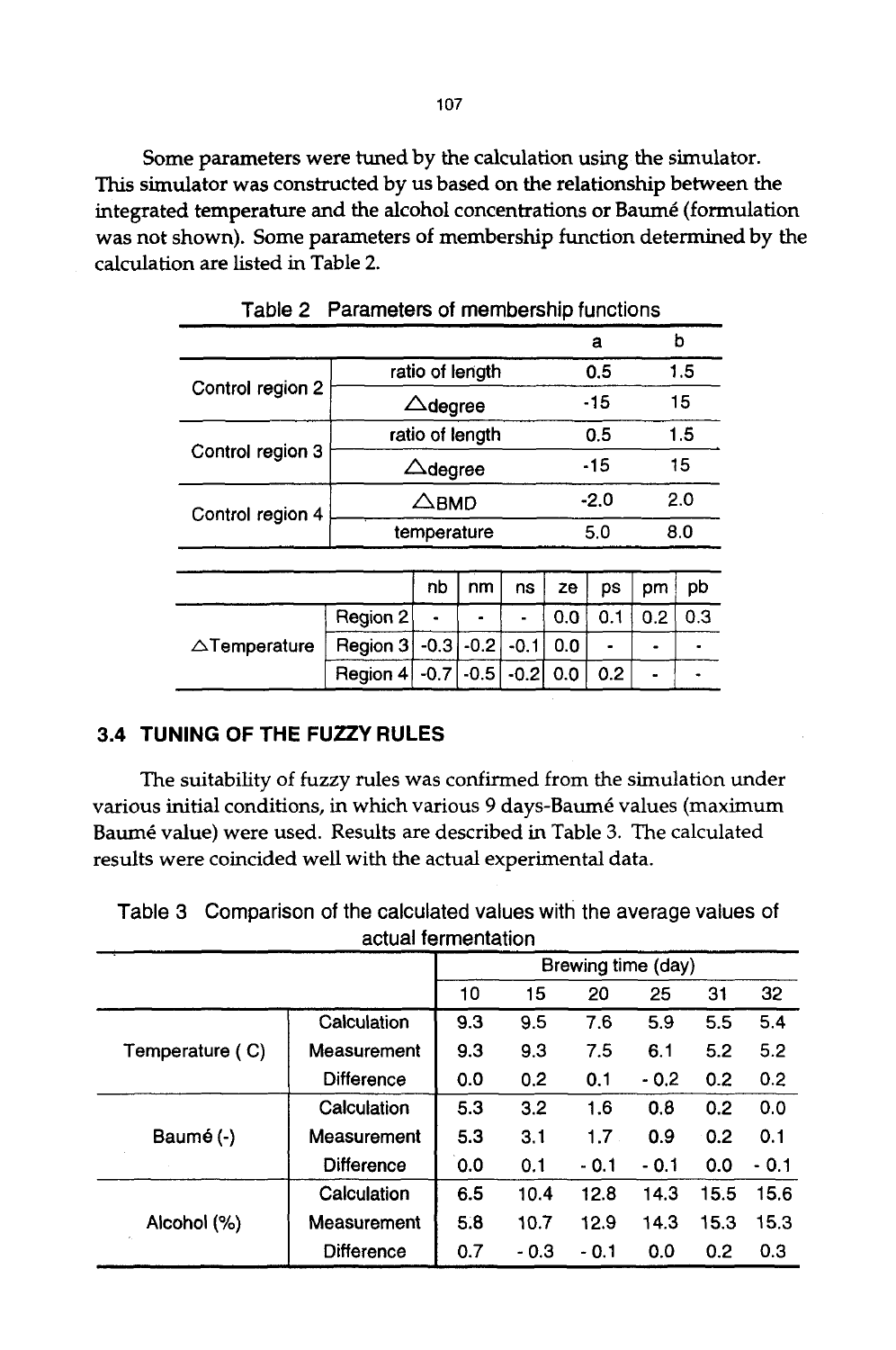#### **3.5** *25L-GINJOSHU* **EXPERIMENTAL FERMENTATION**

Brushed-up rule was applied to 25L-Ginjoshu<br>fermentation. Figures 8, 9 and<br>10 show the time course of<br>temperature, A-B plot and<br>BMD curve of this<br>fermentation. respectively. fermentation. Figures 8, 9 and  $10$  show the time course of temperature, A-B plot and BMD curve of this fermentation, respectively. Figure 8 shows that temperature was increased  $5\frac{6}{9}$ and decreased according to each control rule. As shown in Fig.8 Fig.9, A-B plot was almost straight in control region 2 and 3. BMD curve was also 8 straight in the control region 4 (Fig.10). This means that<br>temperature as an operational<br>parameter was set fairly well<br>and both alcohol and Baumé temperature as an operational parameter was set fairly well and both alcohol and Baumé could be enough controlled. 2

#### **3.6** *250L-GINJOSHU o*  **FERMENTATION 0**

Using the fuzzy rule, actual scale fermentation of 250L containing 100 kg-rice was performed. The result was compared with control fermentation operated in manual by expert. Figure 11 shows the time course of temperature, Baumé and alcohol concentration. In the region 4, temperature in fuzzy control was observed to be slightly higher than that in manual operation. This may be due to the slight difference of fermentation

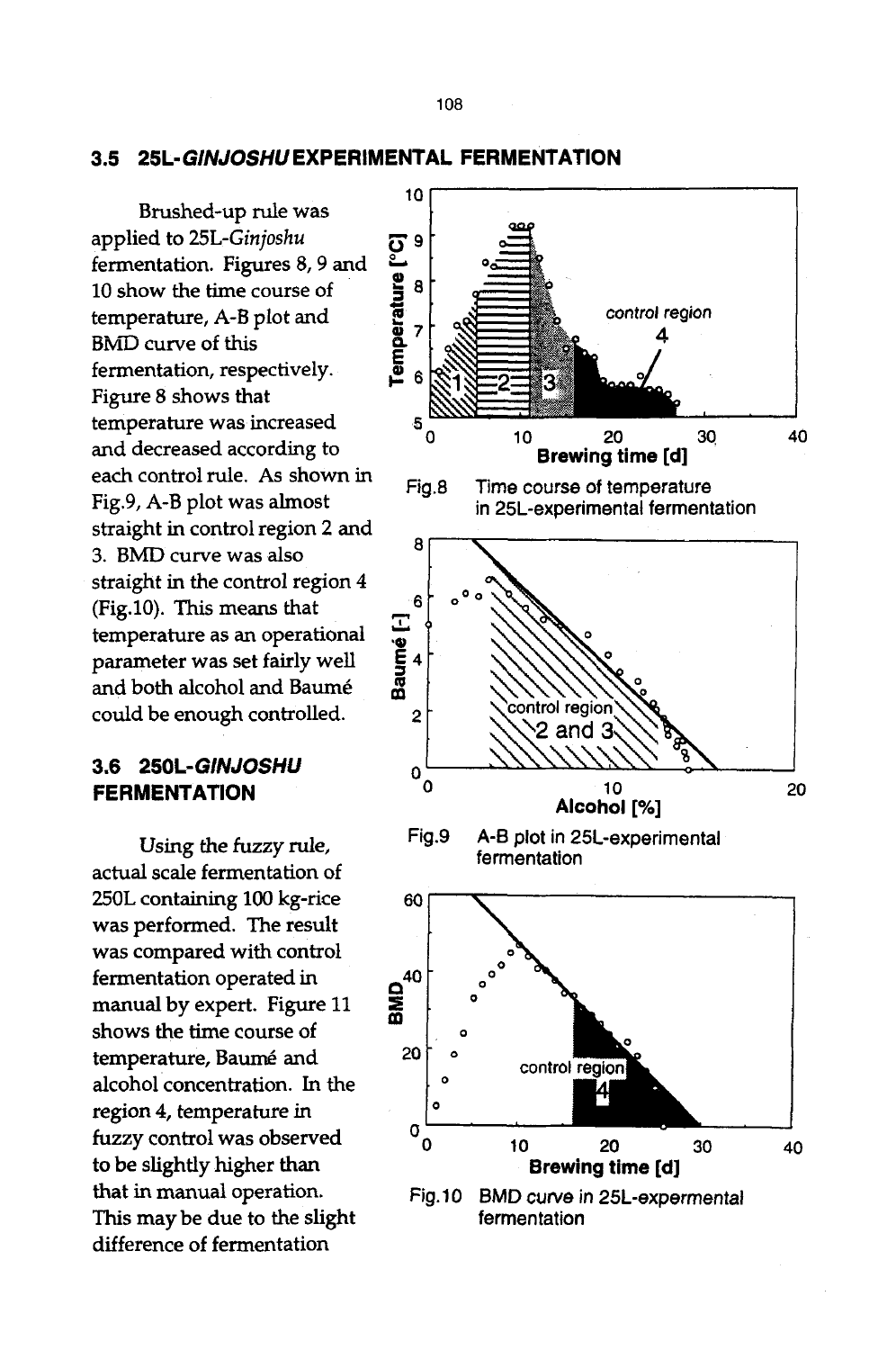condition such as mixing. However, it was found that in all regions the<br>profiles of Baumé and alcohol<br>concentration were almost similar to<br>those of control culture. This means<br>that using these rules constructed by<br>us, *moromi* temperature was almost<br>control profiles of Baumé and alcohol concentration were almost similar to those of control culture. This means that using these rules constructed by us, *moromi* temperature was almost controlled similar to the control of  $\overline{)}$  5 *Toji. 8* 

Figure 12 shows the A-B and BMD-D plot in these fermentations.  $66$ Data points from two fermentations<br>were found to be put on the straight<br>line. From Fig. 12, it was confirmed<br>that the temperature could be were found to be put on the straight line. From Fig. 12, it was confirmed that the temperature could be operated based on the fuzzy rule and it results in the same time  $\frac{1}{20}$ course as that in manual operation

data of *Ginjoshu* from 250Lthose in manual operation. Since in general those data are strongly related to the quality of *Ginjoshu, the Ginjoshu* made by the fuzzy control was concluded to have a good





Fig. 11 Time course of 250L-fermentation by fuzzy control and manual control.



Fig. 12 A - B and BMD - D plot of 250L - *moromifermentation*